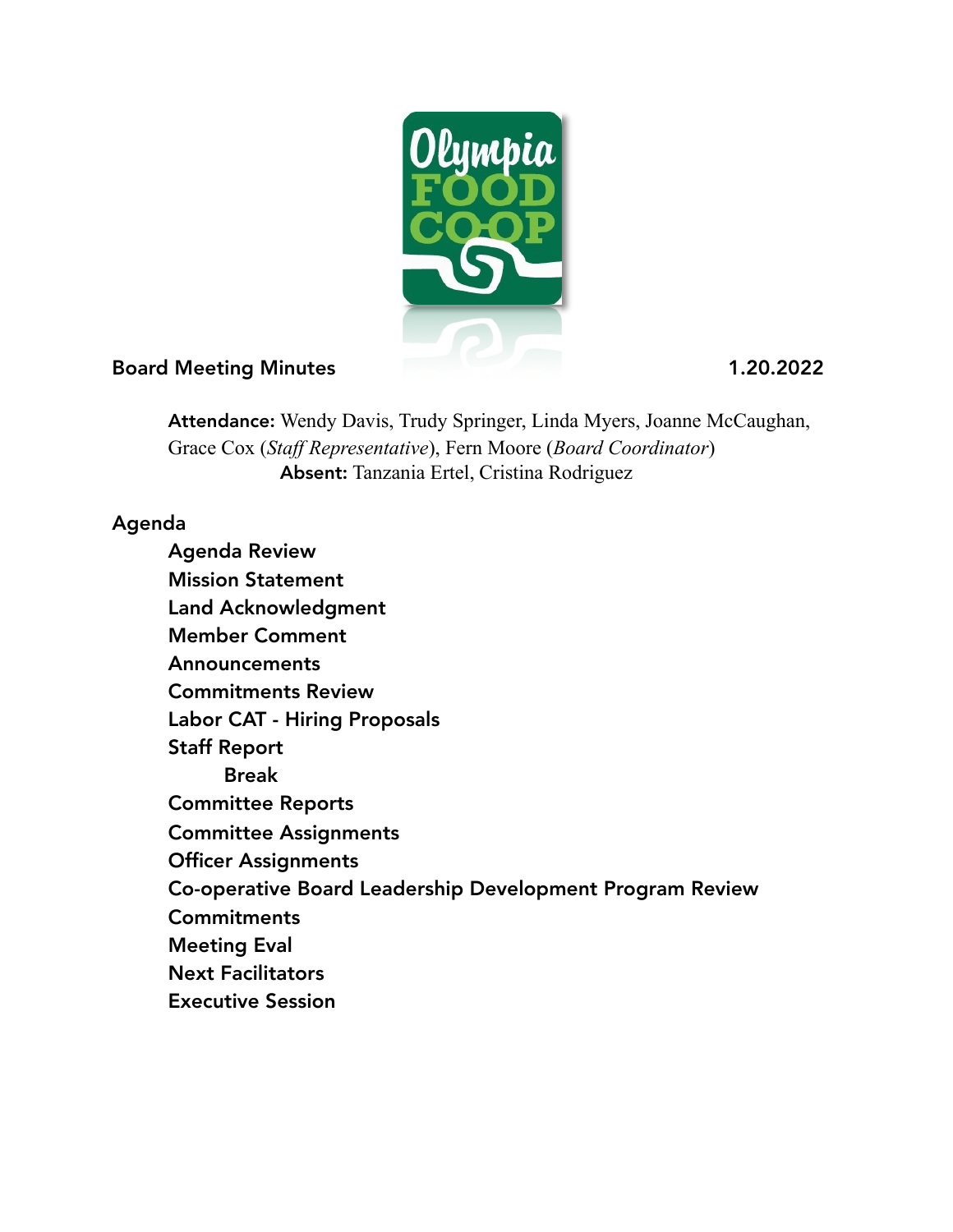### Land Acknowledgment

We start the meeting today by taking a moment to honor the land and the people whose ancestors have been stewards of this unceded land since time immemorial. We acknowledge the contemporary communities of Squaxin Island, Nisqually and all the people of the Medicine Creek Treaty.

### Board Intro

The Board introduced themselves to each other.

### Member Comment

Desdra Dawning - Welcome to the new Board Members on this grand adventure you are going on in. The ten years she has been Working Member the amount of discount hasn't changed. She understands that this is being worked on and is encouraging that this happens. It shouldn't be about if, its about when. The discount card doesn't stretch as far as it did when she got here. Thank you

## Announcements

- Daniel B Flex worker and photographer, will be contacting the Board Members via email to take their Board photographs for use on the website and newsletter that will be used in store and on the website .

*- Fern will send Board contact to Daniel for Board photos*

## Commitments Review

 - *MRC and Board Development will discuss and develop Board recruitment Pending*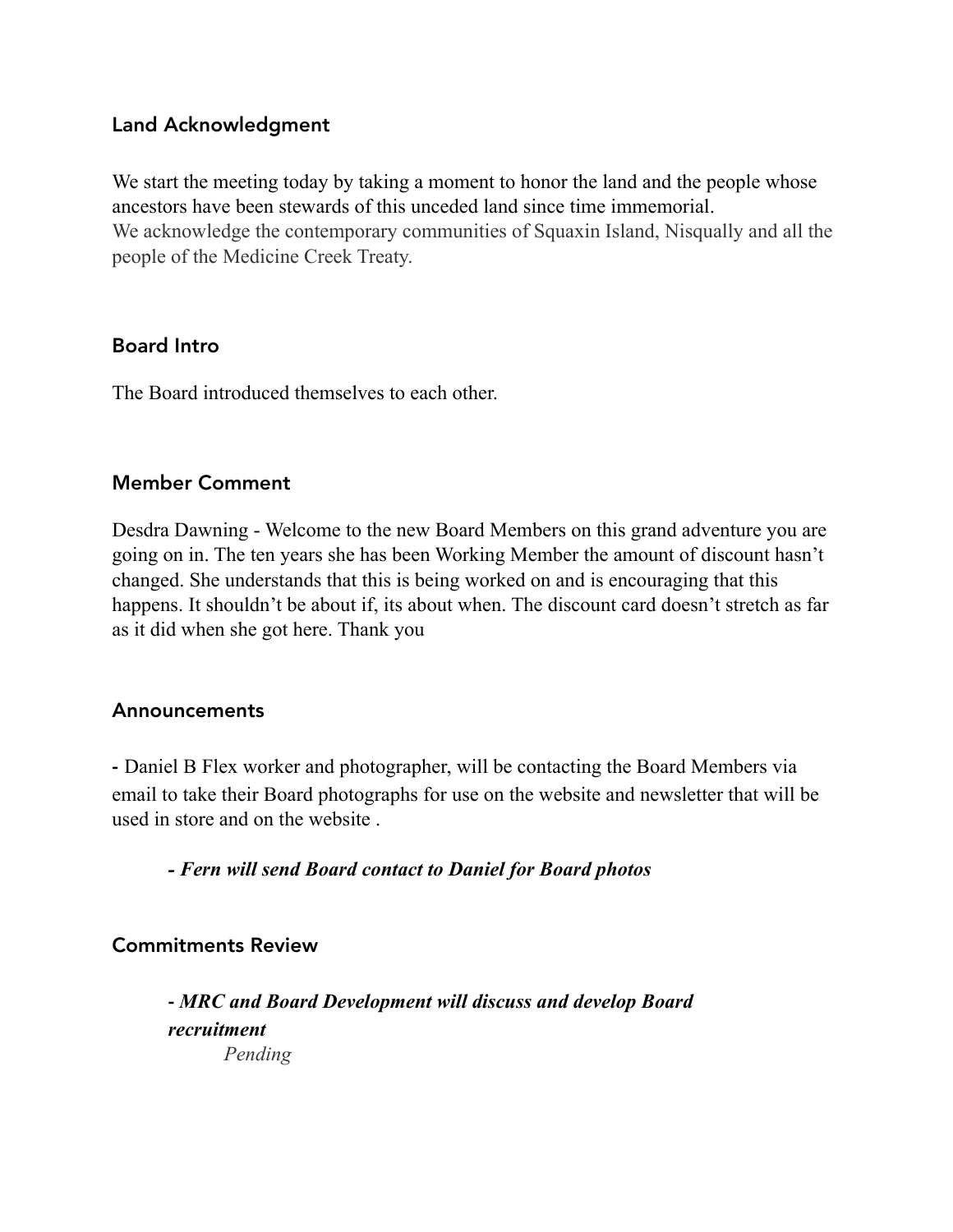*- Joanne will send out continuing education piece on co-ops in Washington state.* 

 *Pending* 

 *- Fern will amend the Cooperative Health Charter and forward to Staff Pages* 

 *Complete* 

- *Fern will amend the BDC charter and send on to staff pages and website Complete*
- *Fern will send the updated and formatted committee charters to Jace Complete*
- *Board Development Committee will discuss coordinating exit interviews Pending*

 - *John will send out hardcopy of the Co-op Index presentation to Linda; Linda will send to Fern to share with the whole Board Complete*

 - *Fern will check term lengths and confirm them with Linda for Board Development* 

 *Pending*

*- Mel will get the binders to Joanne to take the Member guides forward with Member Relations Committee* 

 *Complete* 

 *- Grace will send out a doodle three training sessions (organizational overview, consensus, finance)* 

 *Complete. sent dates out via email please respond* 

 *- Fern will send out committee charters to new board members Complete. Will send Eco Planning*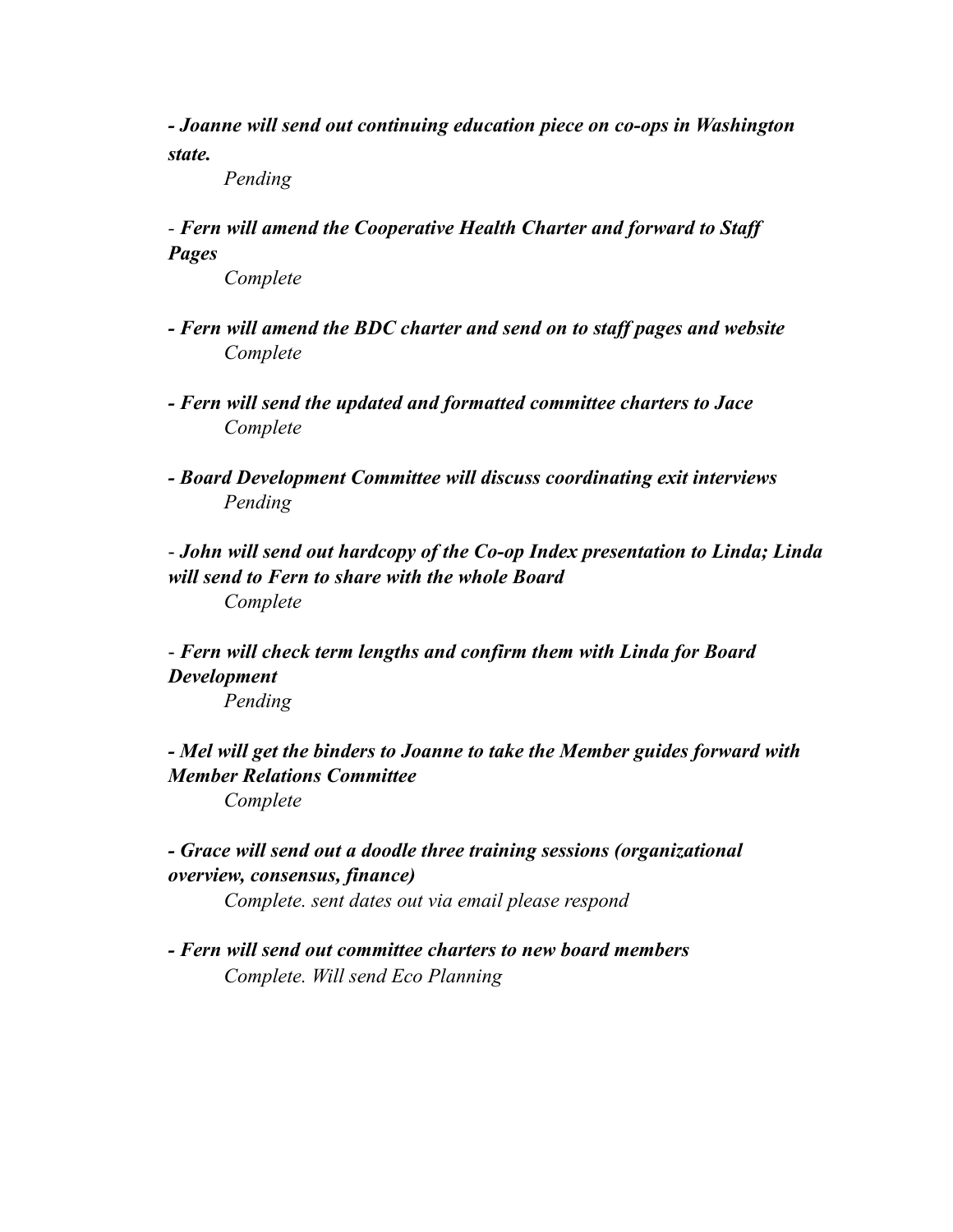## Labor CAT - Hiring Proposals

There are three proposals regarding Hiring for the Boards review and approval.

Two proposals will be presented by Staff Member Erin , 1- Emergency Proposal and the 2 - Hiring Recommendations.

The first Proposal for consideration is the 'Emergency Proposal' which was submitted to the Board from Labor Systems and Sassy to hire one additional member. We are upping the request to 5 new hires, as we had 3 sudden resignations. One was heavy in coordination work and one person that is filling that role does a lot of floor shifts.

### Proposal

# That we add 1 more hire to the current hiring process. We will be hiring 5 people in total and two of those, will be committed to the Deli Dept membership

#### **Consent**

Erin presented the mission and values statements for Hiring and our anti discrimination statement. She also presented when to recuse oneself from hiring decisions.

Erin then presented the 'Hiring Recommendations' proposal to the Board.

### Proposal

## The Board approves the hiring recommendations 5 candidates and 2 alternates

#### Consent

### Stand Aside- Grace

Harry will notify the candidates tomorrow and they will have end of the weekend to confirm the job offers.

Staff Member Harry presented the third proposal regarding Flex Staff. This process proposes that SASSY and Labor CAT consent on when to hire New Flex Staff and how many to hire. This would leave the Collective and the Board out of decision making on this. This proposal reached consent by Staff via journal. We seek Board consent.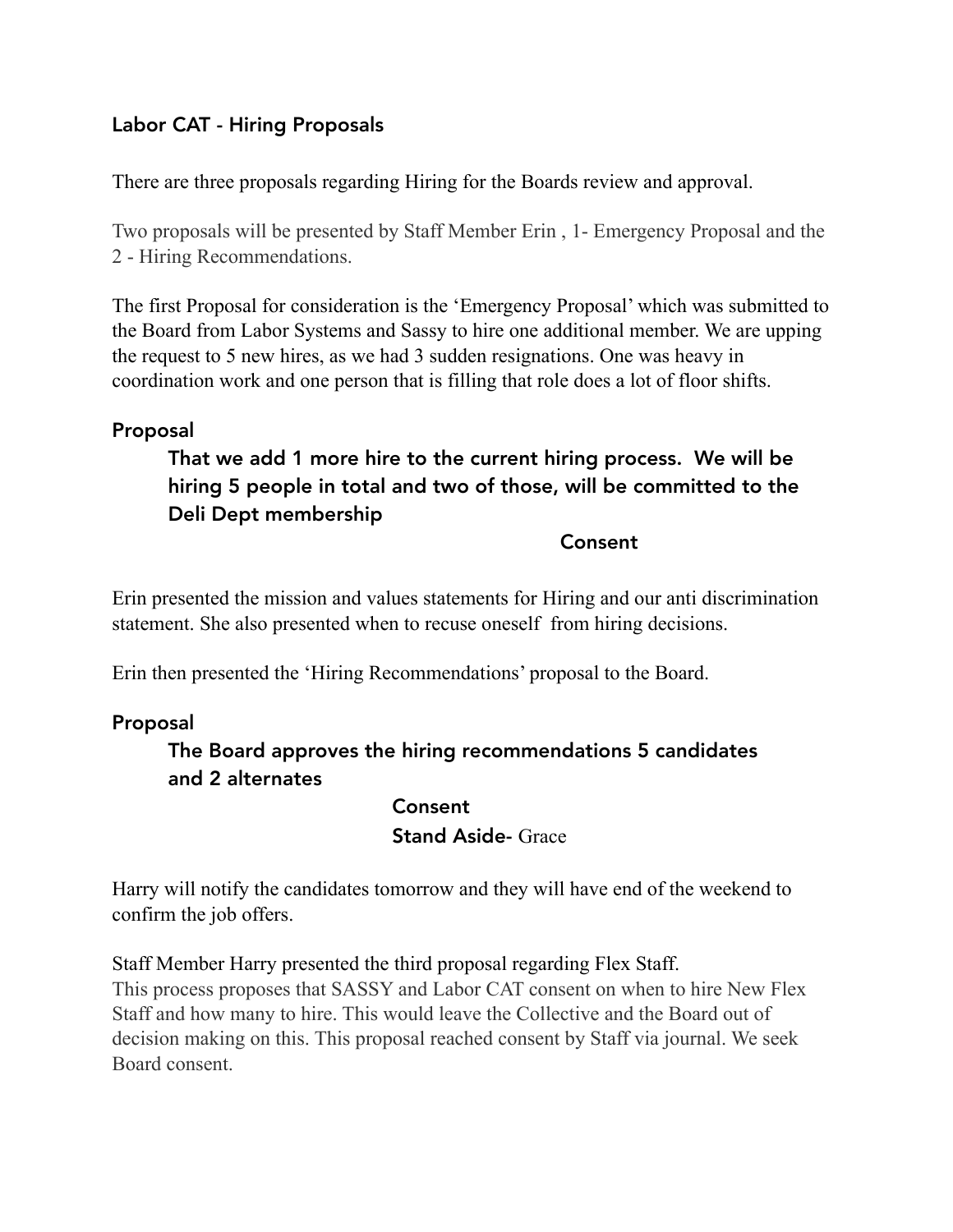This process starts with that we make a proposal to Staff the Labor Coordination, if it achieves Consensus we then bring it to the Board. This past year in August the Staff and Board consented to the Flex Worker System, after a lengthy deep process. Flex Staff have applied for part time jobs and not made a commitment on hours. Essentially it is part time work when they want. We now have 14 Flex workers that we hired during the pandemic as part of the pandemic emergency hire. Primarily, they were Working Members or Ex Staff. This new system will open up jobs to the community. This past week was the first work week of the new Flex Staff System.

# *- Harry will send complete Flex Worker Proposal to all*

The Proposal was approved by Staff and Board and then was touched and buffed by our Labor Lawyer.

Some development of the process was 'to do later' after it had reached consensus. One was when we hire and how many we are hiring for. We decided to make a proposal that was easier and took less time then our regular hiring process. These are Flex Workers and we wanted more flexibility in hiring. Harry reviewed the Goals for the Process to Hire Flex **Staff** 

We propose the following goals to steer the process in hiring of Flex Workers

- Hire Flex Staff as needed only to support Collective staffing needs and not be utilized in any efforts to reduce Collective membership
- ! Hire Flex Staff to support the Collective in filling all shifts while continuing to support our flexible Sassy scheduling system
- ! Strive to maintain as few Flex Staff as needed to support a goal for maintaining the minimum expansion of paid staff numbers
- Hire Flex Staff as expediently and efficiently as possible

Given those goals, We developed this process. Process for Initiating the Hiring of Flex Staff and Determining the number to be Hired

- 1) SASSY will review Flex Staff needs at monthly meetings
- 2) SASSY will use data around permanent open shifts and shifts sent to beeper dispatch to consider the need for hiring Flex Staff
- 3) SASSY will also use the experience it has to determine if they should initiate a hiring
- 4) SASSY will determine the number of Flex Staff to hire
- 5) When SASSY consents on a proposal to hire Flex Staff, it will send the proposal for review to the Labor Systems CAT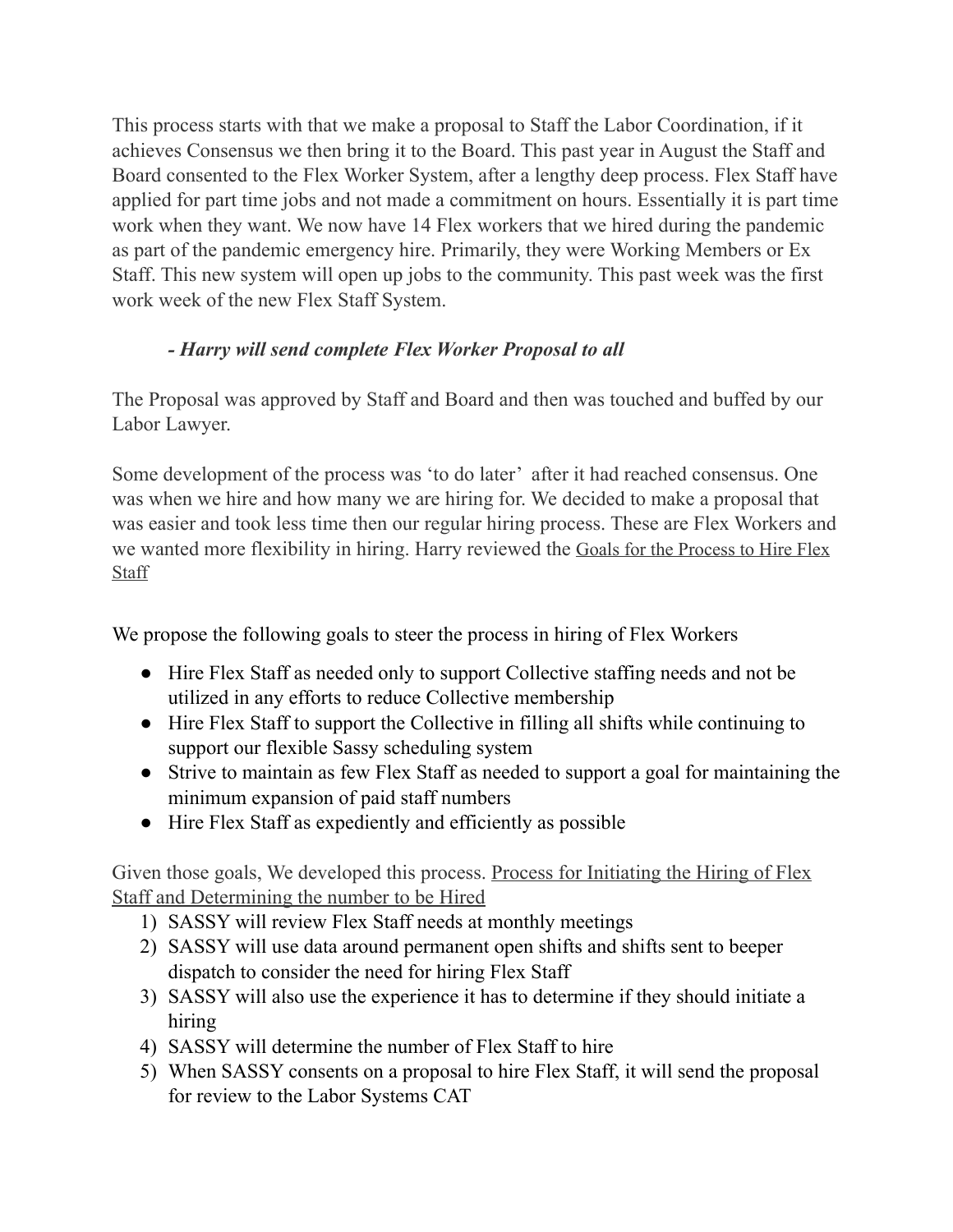- 6) If Labor Systems CAT consents on the SASSY proposal, Sassy will notify the Board, the Collective and Flex Staff of the decision and notify the Interview Team to initiate a hiring process.
- 7) Interview Team will conduct hiring of Flex Staff in accordance with the Flex Systems Policy.

Harry reviewed our Scheduling System, every two weeks the Sassy team has lists of shifts open for the next period. Sassy is most in touch on the day to day on our staffing needs at the Co-op. At the end of every cycle they are always trying to get open shifts filled, Sassy consents to hiring Flex workers and sends the proposal to Labor Systems to review and they Consent together and then notify the Board and Collective and initiate the Hiring Process with the Interview Team. Then the recommendations come to the Board for approval. This is slightly different from the hiring process for Collective members. Specifically, it is just the when to hire and how many.

### Feedback:

Trudy- Why aren't they part of the Collective?

 *It's a different job. They are applying for Flex positions.*  According to our Mission we strive for a socially and economically equalitarian society, this is setting up a class system.

> *Yes, Harry understands. We talked a lot about that and acknowledged it. We also acknowledge we already have different classes of workers, Working Members are supervised by Staff and the Board has final decision making power. We have resisted this type o f system for this very reason. What we have learned are there a lot of people that don't want to be Managers. 3 flex workers applied for Collective positions. 11 said there are happy being Flex workers. We are trying to offer different types of jobs.*

Grace points out this process of Flex Workers was already consented too and isn't up for approval.

Linda points out that Collective Members are Managers and have to commit to Coordination roles and attending meetings. Flex Workers have less of a commitment.

Linda- Do Flex Workers have to commit to a minimum amount of hours? How are reimbursements calculated?

*There is no minimum amount of hours and no guarantee of hours. They agree to work 0-29 hours a week. The Medical reimbursements is a cash bonus, that we hope they will use to support medical needs. It is based on hours worked.*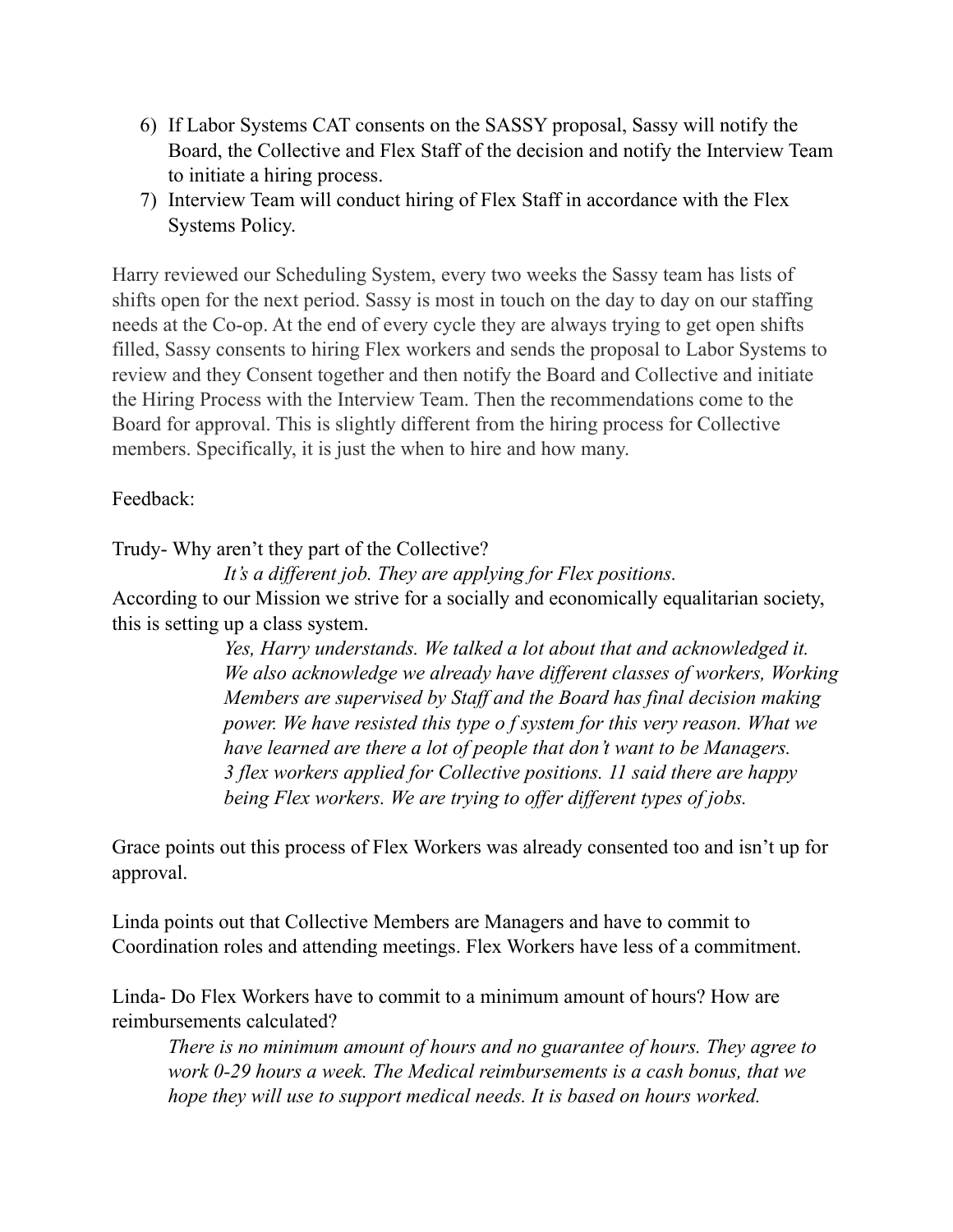Linda- How do we solicit for these positions? Do we go to Working Members first? This is her recommendation.

*We are not sure exactly.we have talked about solicit through our Website. There is nothing precluding recruiting from Working Members. He knows that we talk about how to extend our reach to more people and diversifying out workforce.* 

## Proposal

### Goals for the Process to Hire Flex Staff

We propose the following goals to steer the process in hiring of Flex Workers

- Hire Flex Staff as needed only to support Collective staffing needs and not be utilized in any efforts to reduce Collective membership
- ! Hire Flex Staff to support the Collective in filling all shifts while continuing to support our flexible Sassy scheduling system
- ! Strive to maintain as few Flex Staff as needed to support a goal for maintaining the minimum expansion of paid staff numbers
- ! Hire Flex Staff as expediently and efficiently as possible

## PROPOSAL: Process for Initiating the Hiring of Flex Staff and Determining the number to be Hired

- 1) SASSY will review Flex Staff needs at monthly meetings
- 2) SASSY will use data around permanent open shifts and shifts sent to beeper dispatch to consider the need for hiring Flex Staff
- 3) SASSY will also use the experience it has to determine if they should initiate a hiring
- 4) SASSY will determine the number of Flex Staff to hire
- 5) When SASSY consents on a proposal to hire Flex Staff, it will send the proposal for review to the Labor Systems CAT
- 6) If Labor Systems CAT consents on the SASSY proposal, Sassy will notify the Board, the Collective and Flex Staff of the decision and notify the Interview Team to initiate a hiring process.
- 7) Interview Team will conduct hiring of Flex Staff in accordance with the Flex Systems Policy.

### Consent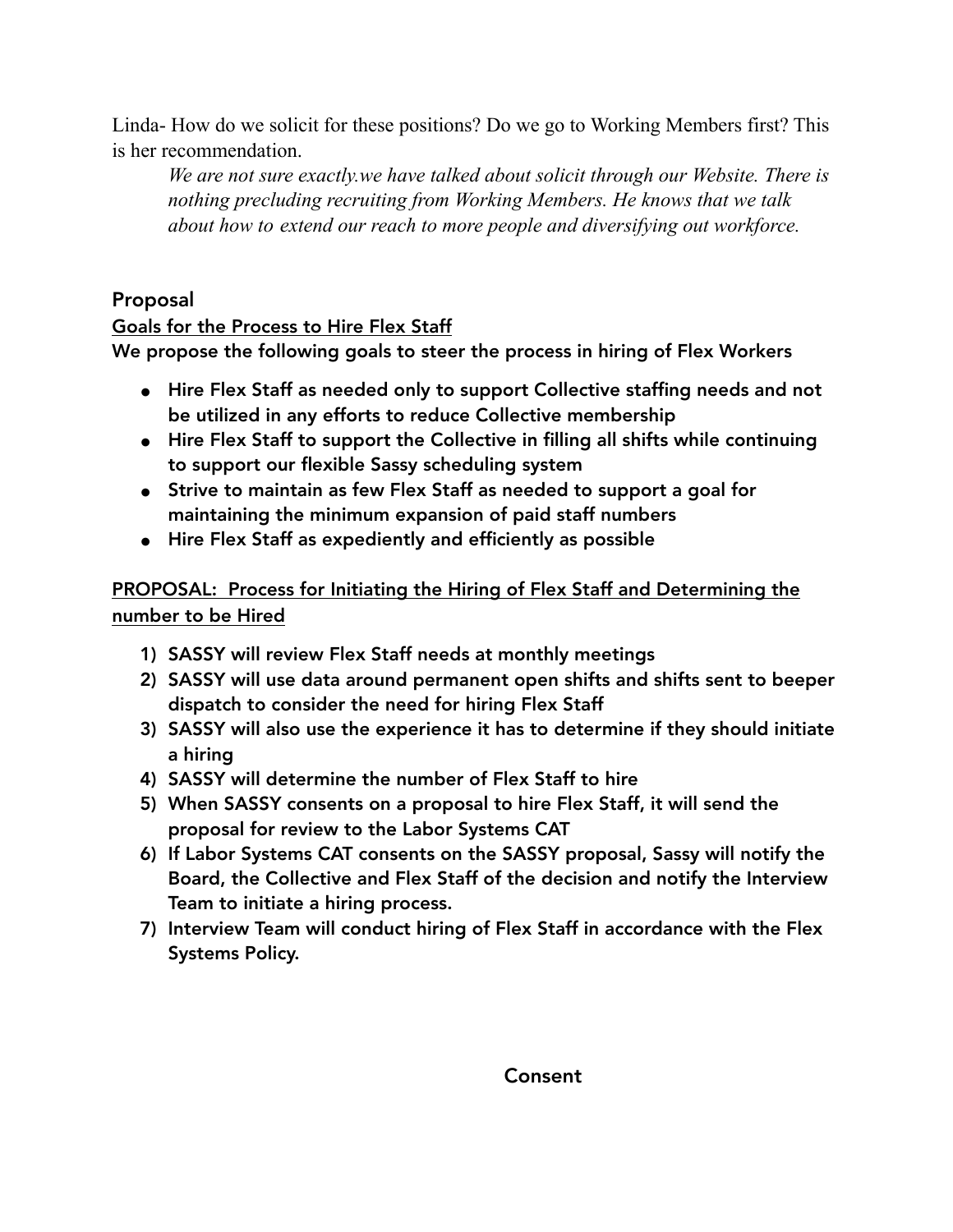## Staff Report

We survived 2021 and rolled right on into 2022 and just keep right on rolling. As you have seen in the Weekly Sales Reports that you receive Sales Growth continues to be relatively strong. We are showing growth in both the average basket (purchase size) and in the number of transactions at each store (not counting the week of snow, which always screws up sales comparisons). We continue to see strong growth in packaged grocery, general merchandise, produce and beer & wine. Cash remains high (over \$1.6 million in cash).

The Facilities team has completed several projects and is in process on several more. Completed projects include new gates enclosing the open end of the Eastside vestibule and a new smooth roll-up door to replace the barn door that encloses the Garden end of the vestibule. Magical Dennis poured some new concrete in the crack between the kitchen and the dairy cooler which removed a tripping hazard. There is new flooring and a new toilet in the accessible bathroom East. We are waiting on parts for new electronic doors for the Westside, and are in the process of approving a new produce display cooler for our continued sales growth and operational improvements.

Labor CAT has been working on finalizing procedures to accompany the Flex Worker system and working to refine the process for determining how many staff to hire when needed.

Working Member CAT is working on getting the working member database up; and running again. Without the database it is difficult to analyze the impact of the program; the database is an integral tool for discussing Working Member compensation and other financial commitments.

Training CAT has a new member (Sage) and has been hosting a larger group of folks interested in supporting DEI/AntiO work and is considering contracting with LaDonna Sanders Redmond for an extended assessment and training for Staff. Staffing for the Anti Oppression CAT remains unfilled at this time.

We continue to deal on a daily basis with the difficulties in the supply chain. Front end is impacted by customer disappointment when they can't get the foods they require or desire, and also by the impact that food inflation is having on the community. On January 1st we received our \$1/hour raise, and it's already making a difference for folks.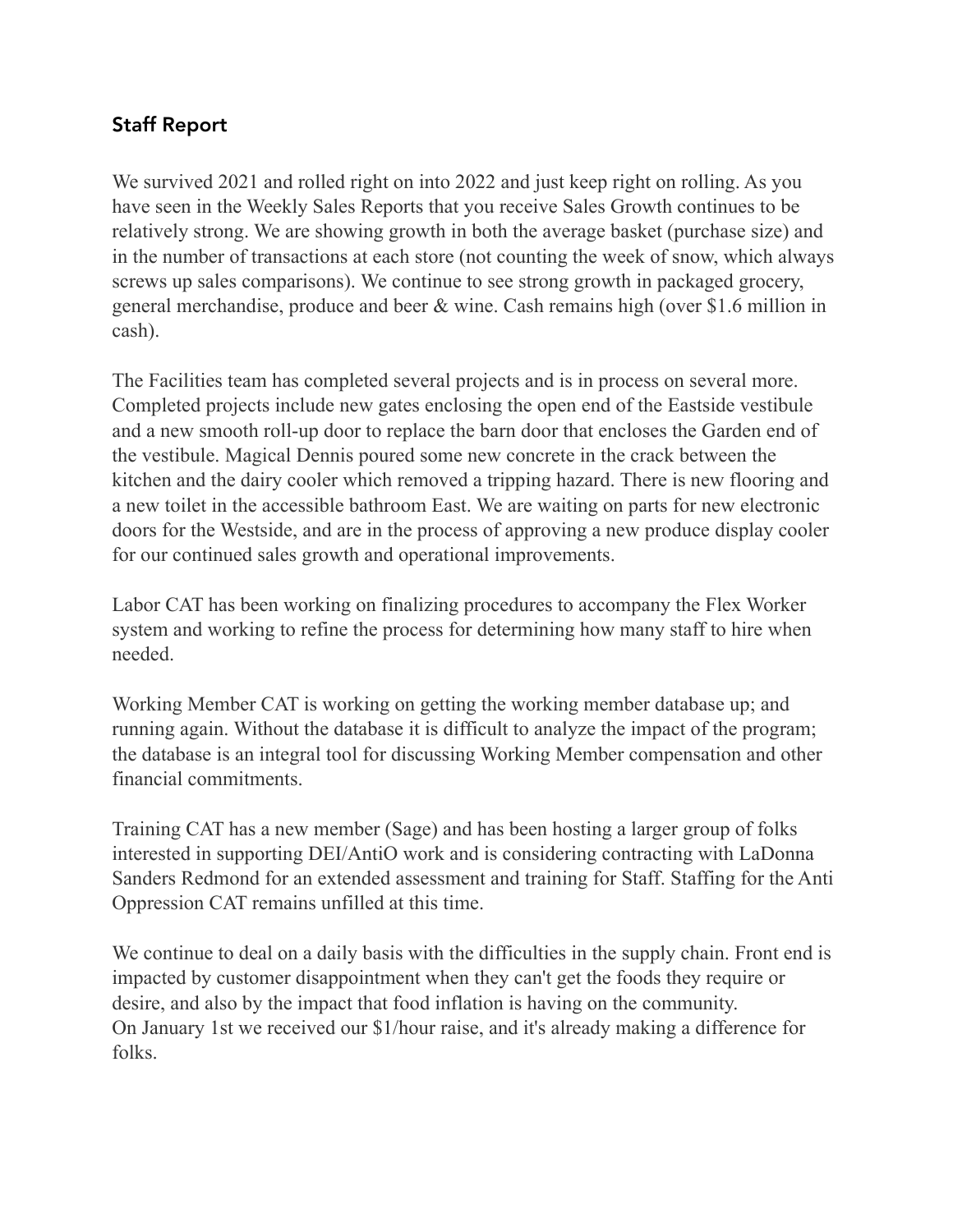### Committee Reports

Advocacy *–* has not met Board Development - has not met Capital Campaign - has not met Cooperative Health *-* has not met Eco Planning *–* has not met **Expansion** – has not met Finance *–* has not met

Local *-* has not met

Member Relations *–* Trudy was present as a Member at Large and gave a report. Mo is working on updating the Membership form and Member guide. Joanne is writing a newsletter article about the Annual Meeting. The Committee consented to Desdra serving as a Member at large. Desdra would like the Committee to have more connection with Outreach. We talked about tabling and feedback on senior discount, outreach report at the next meeting

Personnel *–* Discussed situations and will have an Executive Session later in this meeting. Eval CAT is getting organized and peer to peer evaluations are on the horizon.

Standing Hiring - has not met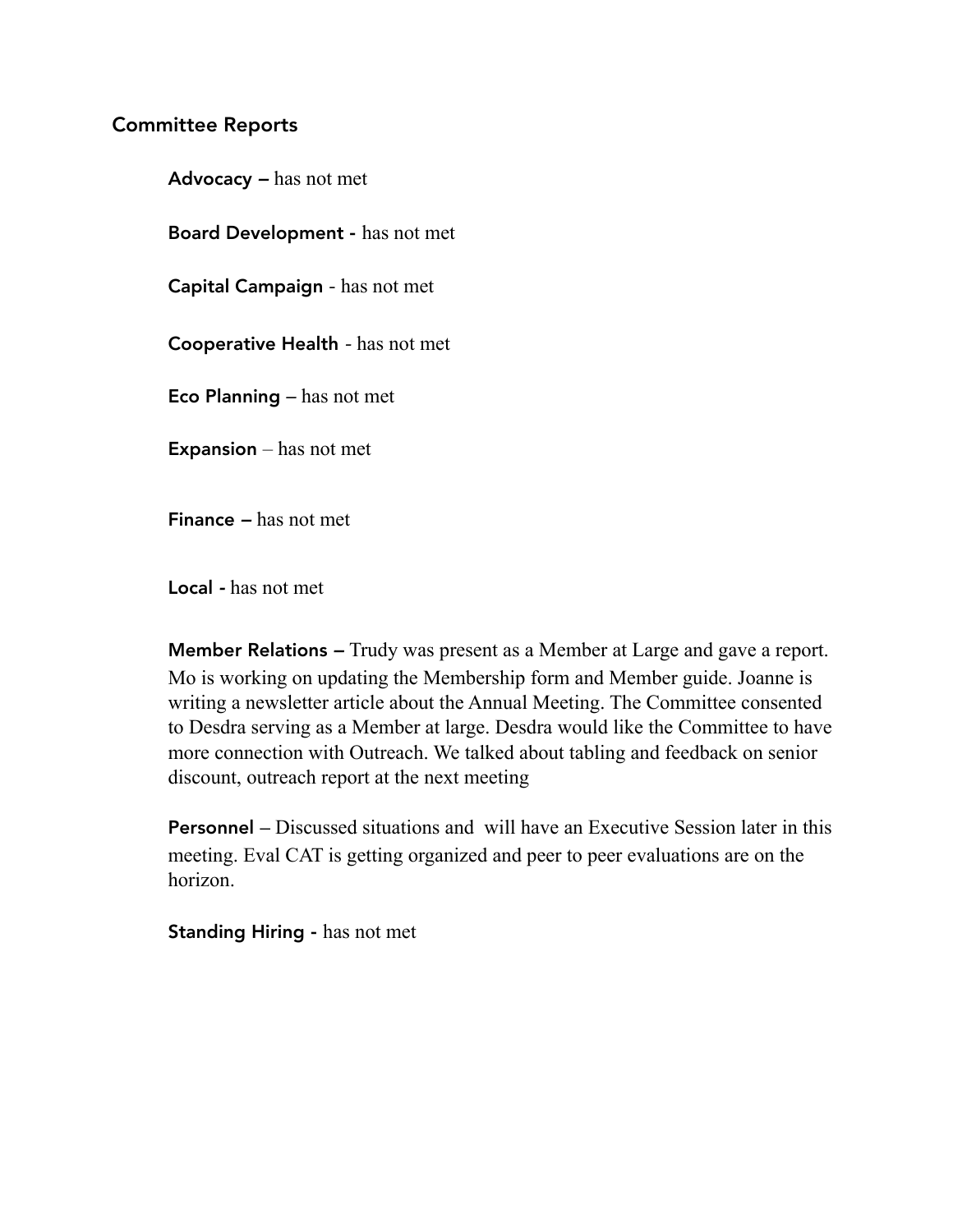#### Committee Assignments

Advocacy *–* 2 Board Seats -

Board Development - 3 - Linda, Joanne, Trudy

Capital Campaign - 3- Expansion / Finance - Linda?, Grace

Cooperative Health - 3 - Linda, Wendy, Joanne, Adam on Staff

Eco Planning *–* There was discussion if Eco Planning is best rested as a Board Committee. How do we allocate the money and if they don't pick? How do we fund this work and do the project. Its too operational. If no one takes it and runs with it at some point we may think about a way to Charter this work with broader goals via the Committee. It could be seated into operations via facilities etc

**Expansion**  $-2-3$  - Linda, Joanne,

Finance **–** 2 **-** Linda, Grace (staff)

Local *-* 1-2 - Wendy

**Member Relations**  $-4$  / CSF liaison - Joanne, Trudy,

Personnel – 1-3 - Linda, Trudy, Joanne

Standing Hiring - 1-2

 *- Fern will send out email to all with Committee template and to Staff* 

Template edits-

 Take of *Board Retreat Task Force* this will taken on by Board Development Move *Elections Task Force* to Board Development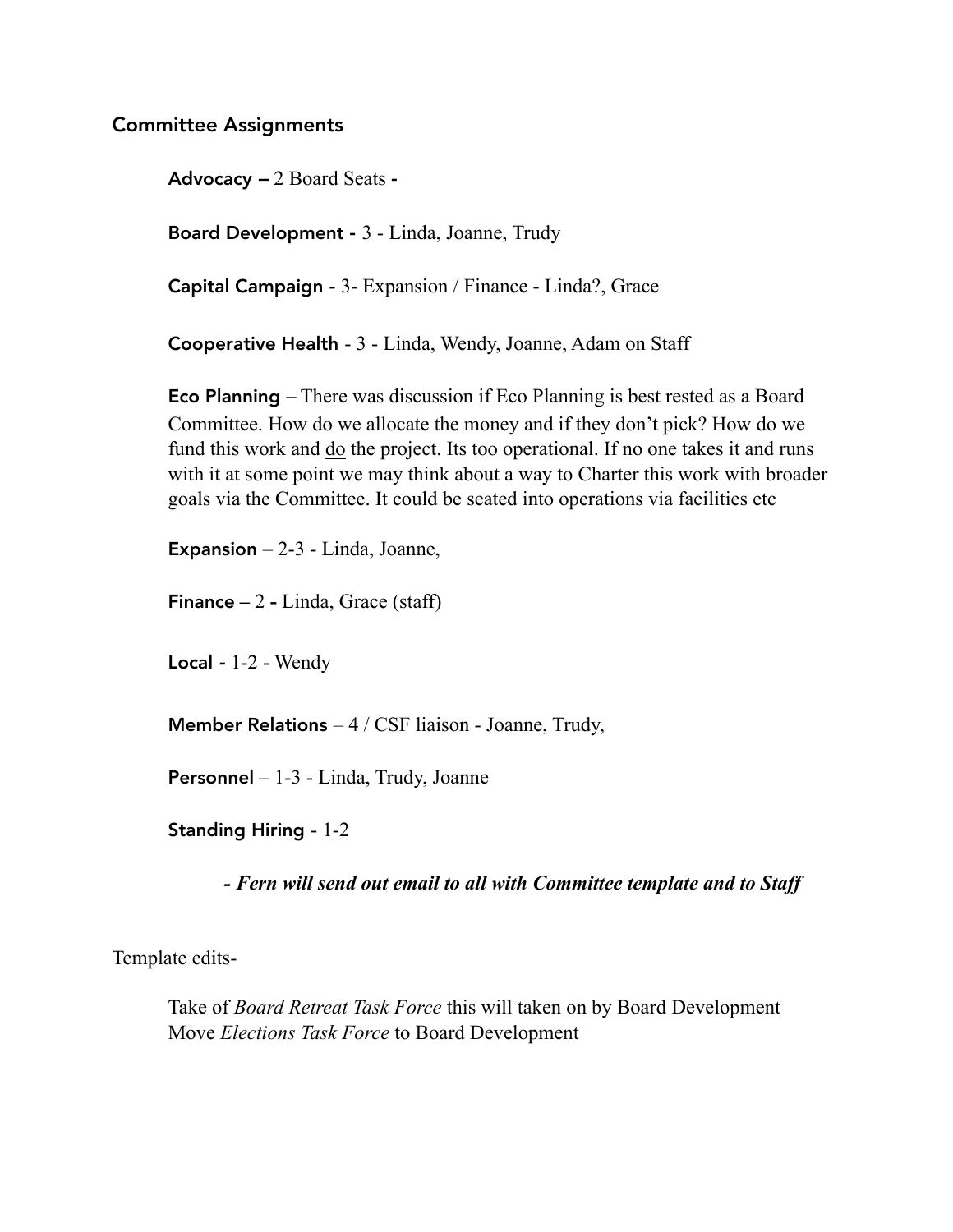Fern has been working on reviewing all the Board notes and recording decisions. Specifically, large Policy decisions, Charter revisions, and Board policy and processes. She is updating her files as well as Staff Pages and the Website. So far she has gotten back to 2015. The idea is that this document can be living record of Board decisions. It will also be helpful in the event of any hand off of the Board Coordinator role

## - *Fern will send out the bylaws policy to all*

- *Linda will invite Fern to Board Development meeting*
- *Fern will forward Committee assignments to Staff and Website*

## Officer Assignments

President - Linda

Vice President - Trudy

### Secretary - PENDING

 Grace will respond until we assign a secretary and will share anything applicable with all.

Treasurer- (finance committee) - Joanne

# Proposal The Board approves the Officer Assignments Consent

Linda would like to have a confidentiality agreement for Board Members developed.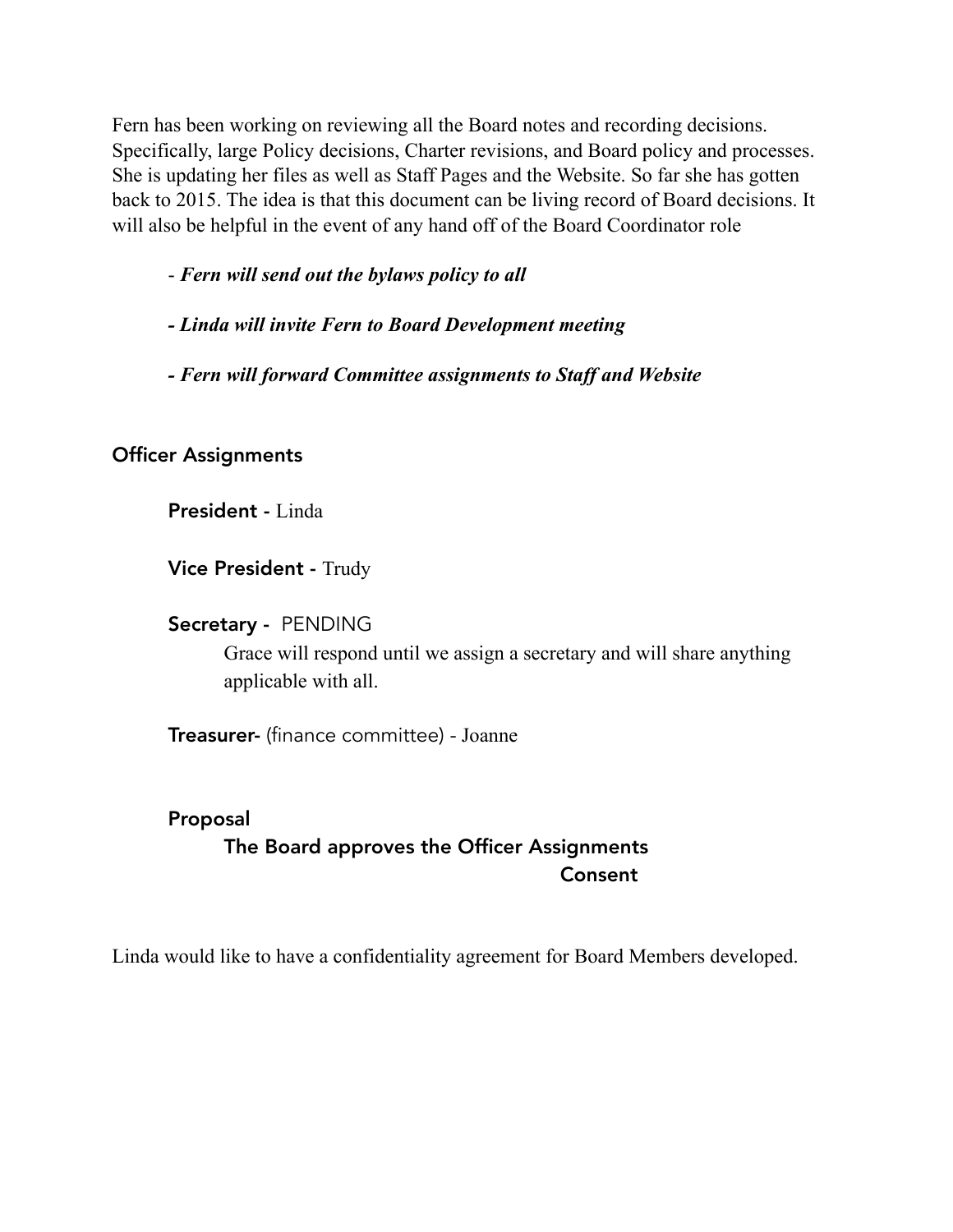## Co-operative Board Leadership Development Program Review

Linda and Joanne had a conversation with the CBLD consultant, Jade. She is in Western Massachusetts, so we are different time zones. We would have to schedule her first thing at a Board meeting or we could plan an earlier meeting. This initial contact the consultant asked for Board policies, articles of incorporation, and our bylaws. She has consulted with Peoples Co-op in Portland which is also a collective. She is aware of our structure and talked about our incorporating under a non profit instead of under cooperative laws, which puts a lot on the board. We also talked about policies.

## *- Linda will send link to the article 'Four Pillars of Governance'*

We discussed out democracy and strategic leadership and having accountable empowerment. The Policies we write down, is keeping the Board accountable to all the constituents and results in having a better governance system. We will all develop these questions.

There are many webinars on Columinate. Which is a Co-op of 40 consultants within the Co-op realm. Please look at the Website. Any Staff Members can sign up for any of these webinars as well.

On Saturday there was a 3 and half hour program that Linda attended. The first part was a history of Co-operatives. Other sessions include Board processes, a four part financial training which will be repeated later in the year, and explorations of policy governance.

Joanne attended the session with Linda and Jade. It was great and she appreciated Jades' expertise and knowledge.

## **Commitments**

- *Fern will send Board contacts to Daniel for Board photos*
- *Harry will send complete Flex worker proposal to all*
- *Fern will send out email to all with committee template and to staff*
- - *Fern will send out the bylaws policy*
- *Linda will invite Fern to Board Development meeting*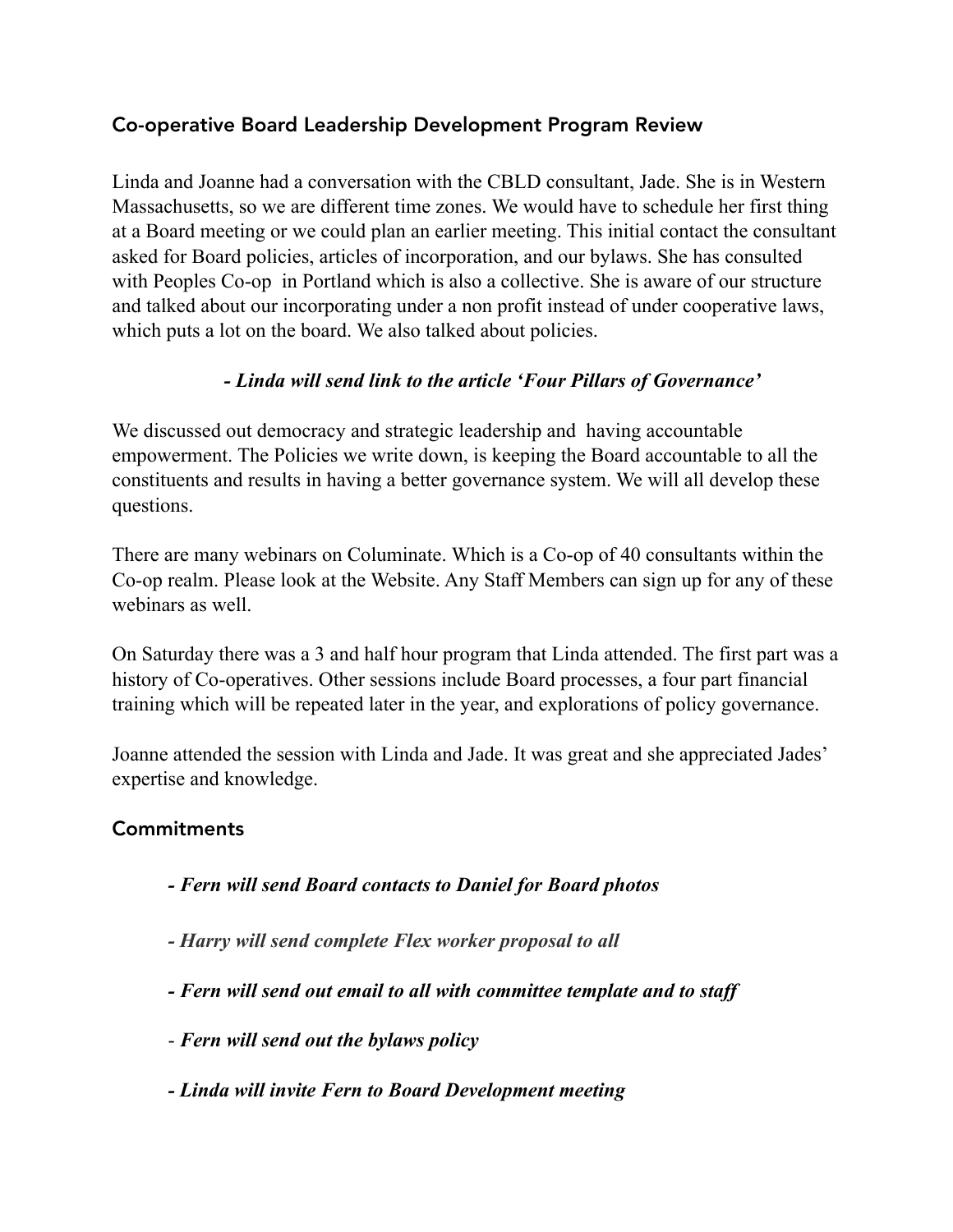*- Fern will forward assignments to Staff and Website* 

- *Fern will forward Zoom link to Board before every meeting* 

- *Fern will email new Board to confirm contact information*
- *Linda will send link to the article 'Four Pillars of Governance'*

### Meeting Eval

Linda- Lots going on, we did pretty well!

Joanne- Wants to welcome Wendy again.

#### Next Facilitators

Joanne / Linda

#### Next Meeting

Discuss email agreements for ofcboard@ (act on and not just respond) Filling remaining Committees and Secretary positions

### Decisions out of Meeting

1. Approval of December Meeting Minutes - decision made via email

**Consent**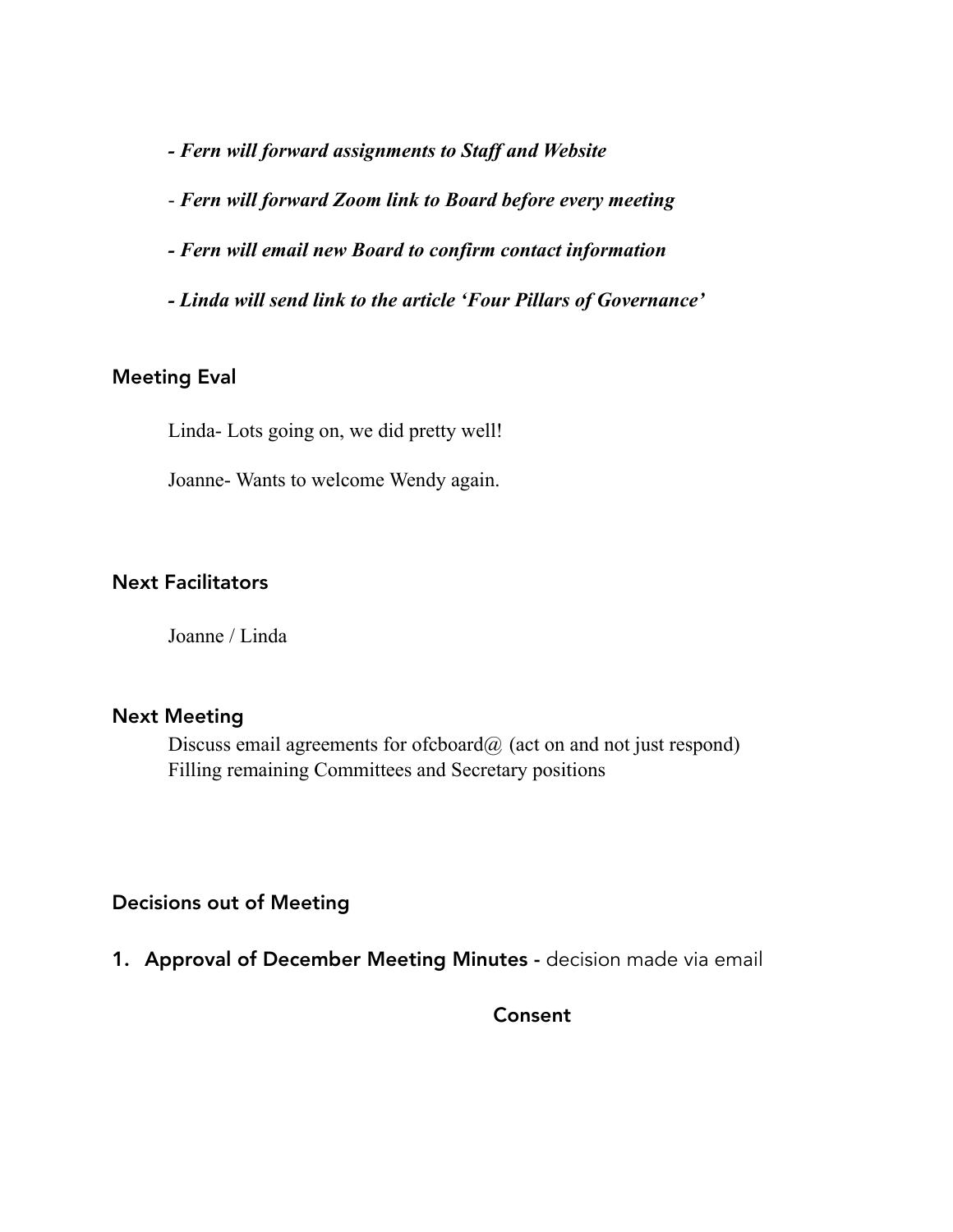### Attached Documents

### 1. Hiring Proposals

TO: The Staff and Board FROM: Harry for the Labor Systems CAT, Hiring Team and SASSY RE: Adding one more Collective Staff Hire into this Hiring Process 1/4/22

### **BACKGROUND**

Recently, the Staff and Board approved the hiring of four new Collective members. The Labor CAT specified that we would hire:

1 for Front End 1 for Produce 1 for Deli 1 for Bulk (who would also cross train for front end and/or Deli)

In the past week, we have had 3 resignations happen. Nichelle, John B, and Tim W have either already resigned or put in their notice to depart soon.

With Jason also departing, our number of Collective members will be 76. With our 4 new hires, we will be back up to 80. Just 2 years ago, we had as many as 86 collective members for periods of time. We hope to build back up to be near that level someday.

Particularly hard hit in this transition is the Deli. There will be 6 open full shifts in the schedule. That is 6 out of a total of 28 regular Deli shifts which means 22% of the Deli shifts are unfilled.

Generally, the Deli Team prefers to fill regular shifts with Dept Members and it would require 2 new hires to fill 6 open shifts.

Normally, the Labor CAT makes these types of proposals. We (Hiring, Labor CAT & Sassy) are addressing the reality and needs that resulted from resignations in the past 48 hours We have chosen to act quickly so that we may address this in the current hiring process.

Amazingly, we have just enough time to do that. The Hiring Team will be making recommendations for hiring to the Board of Directors at the Jan 20<sup>th</sup> meeting. The